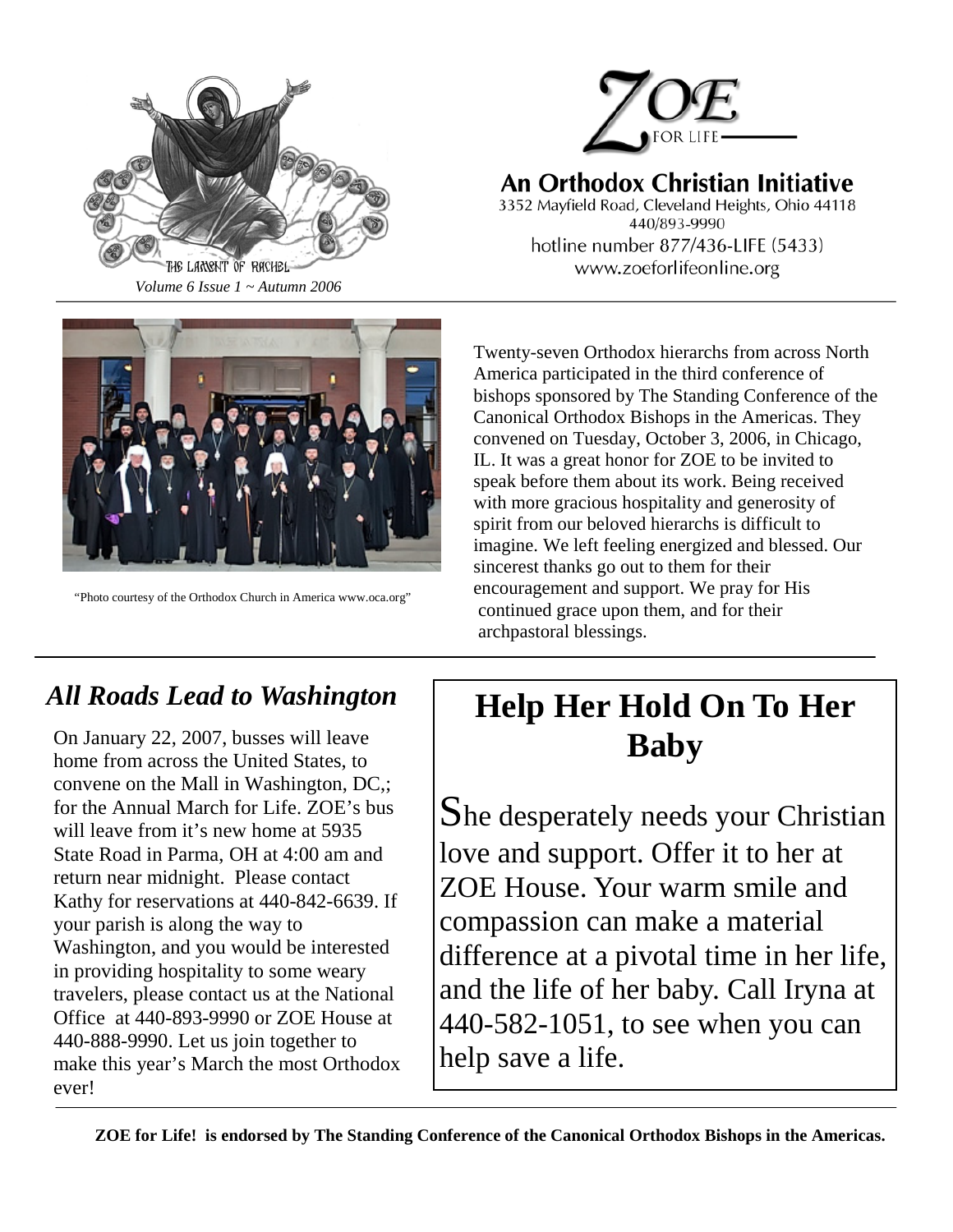Congratulations to our Writing Contest for Great Lent Winners and all who submitted and entry. Each winning entry received a \$250.00 cash prize. Our essay topic was:

### **"What are the moral challenges facing me as an Orthodox Christian?"**

#### **The winning College entry is from Kristian Powell of Boonsboro, MD. Her home Parish is St. Catherines Eastern Orthodox Church, Hagerstown, MD. Kristina is a Sophomore at Duquesne University, Pittsburgh, Pa.**

The Orthodox Christian religion is based on traditional theology and beliefs that do not change as society changes. It is the Orthodox belief that society should follow the moral laws from God. Following these beliefs is a challenge, especially as a teenager in today's society, because moral values continue to be relaxed and there is a lot of peer pressure to fit in and be like everyone else. Some religions have modernized to accommodate those people who conform to relaxed moral values. Orthodox Christianity is not one of those religions, and those who truly follow the religion are faced with many challenges because they do not live their life based on the changing attitudes of society. Of all the moral challenges that I face as a teenager and Orthodox Christian, there are three that represent the biggest challenges.

The biggest challenge to remain true to my faith that I face as a teenager is in my use of curse words, including taking the Lord's name in vain. In today's society, curse words are no longer considered a dirty part of language. They are considered "cool" and are very popular to use. Curse words are found almost everywhere; schools, movies, friends, and out in public. Curse words are used by many people to exaggerate situations and even to add humor to situations. Now if people don't curse, or if people complain about someone else cursing, they become the target of teasing. They are "goodie-two-shoes" and treated like they aren't cool. Cursing by teenagers is something that many teenagers think make you look more adult and mature. It is really the opposite. However, because cursing has become a popular and accepted part of today's society, and because it is part of many things that teenagers like me look up to, consciously trying to avoid cursing creates the hardest moral challenge for me.

Pre-martial sex presents a second moral challenge. Having sex out of wedlock has become very popular. It is considered a "normal" part of relationships in our society. Because pre-marital sex is now widely accepted as the normal way to relate with people you care for, even many Christians are convinced that love for another is enough to justify engaging in this act outside of marriage. Magazines, movies, advertising, TV and other influences glamorize pre-marital sex without showing the negative side life pregnancy, disease, and heartbreak. I think it is interesting how movies and TV shows like to make sex between unmarried teenagers look wonderful but the movie or TV show never shows the girl having to get an abortion or a teenager getting AIDS or getting used or other things that are the negative side of pre-marital sex. Large numbers of teenagers don't know the whole truth. This is another case like cursing where teenagers think they are more adult because they are sexually "experienced". Because of that, teenagers don't respect other teenagers that don't want to have sex. There have been many situations where I have been laughed at for being a virgin and deciding to stay that way until marriage. I'm thought of as naïve and not "worldly" because I'm a virgin. Knowing that premarital sex is accepted in society and that many friends have engaged in the act creates huge pressure to "give in" and be "normal". That makes it a very challenging moral issue to me.

The act of being jealous of others is a sin that is hardly ever given any thought because it seems so normal today to be jealous of someone else. Trying not to be jealous of others is my third biggest moral challenge. Today's society believes that you are a better person according to the money that you make and the nice car that you drive and the big house that you live in. "Beautiful people" are the name the media gives to rich attractive people that go to big parties and have lots of material goods. This attitude of society makes people jealous of other people, because if you don't have all these nice material things or aren't successful, then you're not a beautiful person. Specifically, being jealous of the perfect body is a challenge for me because the idea of a beautiful woman in today's society is a model figure with few to no imperfections. Plastic surgery, Botox, and other medical procedures are increasing in popularity because so many people home to improve their self-image with the "perfect" body. No one likes to be teased or left out because they are "ugly". However, many people, including myself, often forget that the body is God's temple and it is created in his image, which is perfection. It is what is in your heart that makes you beautiful and how you live your life is what earns the real reward. Society also makes people want to reward themselves with material goods, so people spend their time trying to create a heaven on earth when the real reward for this life is eternal life in God's heaven.

Remaining true to the Orthodox Christian faith presents a number of challenges. Trying not to curse, avoiding pre-marital sex, and not being jealous of others are the biggest moral challenges that I face as an Orthodox Christian and teenager in today's society. All young Orthodox Christians need to realize that they are not alone in staying true to our faith. Although it may be very challenging, remaining true to our faith brings us closer to God and gives us the extra strength that we need to follow the high moral standards that all of society should follow.

**ZOE for Life! is endorsed by The Standing Conference of the Canonical Orthodox Bishops in the Americas.**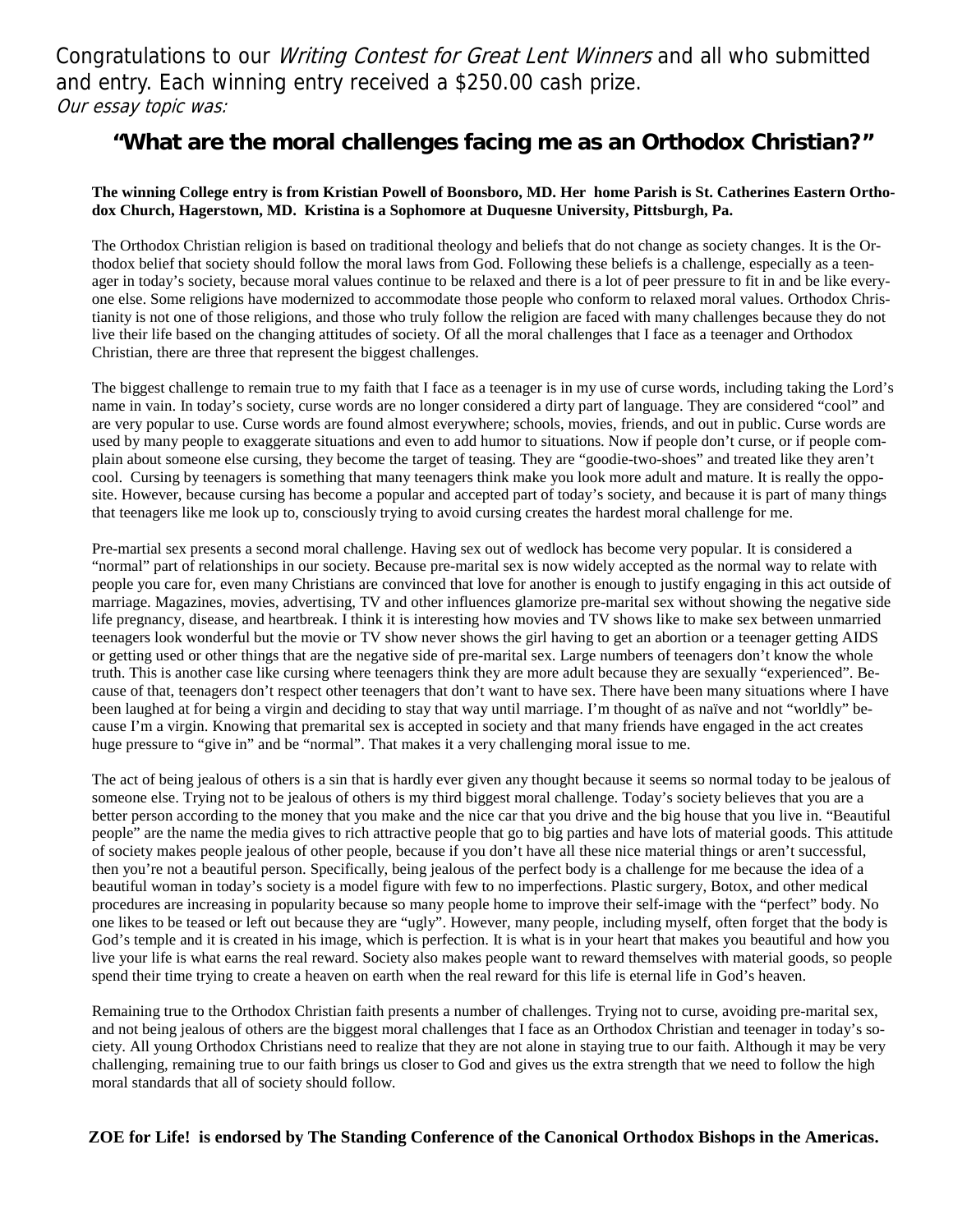



The summer brought sunshine, warm weather, blue skies, and the realization of a dearly held dream—a true home for ZOE. 5935 State Road proved to be the spot appointed for ZOE House. What a

particular blessing to be placed next door to beautiful St. Vladimir's Ukrainian Orthodox Church in Parma, Ohio. With His help, this will prove to be a place of comfort, tangible assistance, counseling, faith building and the opportunity for growth and development for those in need.



We descended on ZOE House like a swarm of bees might go after an intruder, energized by the excitement of new opportunities it presents for service. We cleaned, scrubbed, scoured and sanitized with happy

hearts, preparing the foundation for what we dream will

be the actualization of possibilities held so close to our hearts for so long.

In the months ahead, we plan to create a meditation and counseling room, retreat

center and thrift store, offering opportunities for service for those of all ages. Sunday, January 21, 2007, will be

our dedication and House Blessing date. The Prayer for a Change Akathist will take place at St. Vladimir's at 5:00 p.m. followed by our dedication and blessing, which of course will officially



open ZOE House in the best possible way. Officiating at the Akathist will be Fr. John Nakonachny, Fr. John Mironko, and Deacon Ihor Mahlay, of St. Vladimir's Ukrainian Orthodox Church. We hope everyone who can attend will, and join us for a tour, food and fellowship.

The ZOE sponsored bus to Washington, D.C. for the annual March for Life will leave in the wee hours of the 22nd of January from here. We look forward to seeing all our Sisters and Brothers in Christ there!



**ZOE for Life! is endorsed by The Standing Conference of the Canonical Orthodox Bishops in the Americas.** 

1960Easton Avenue<br>Somerset, NJ 08873<br>(732) 356-0090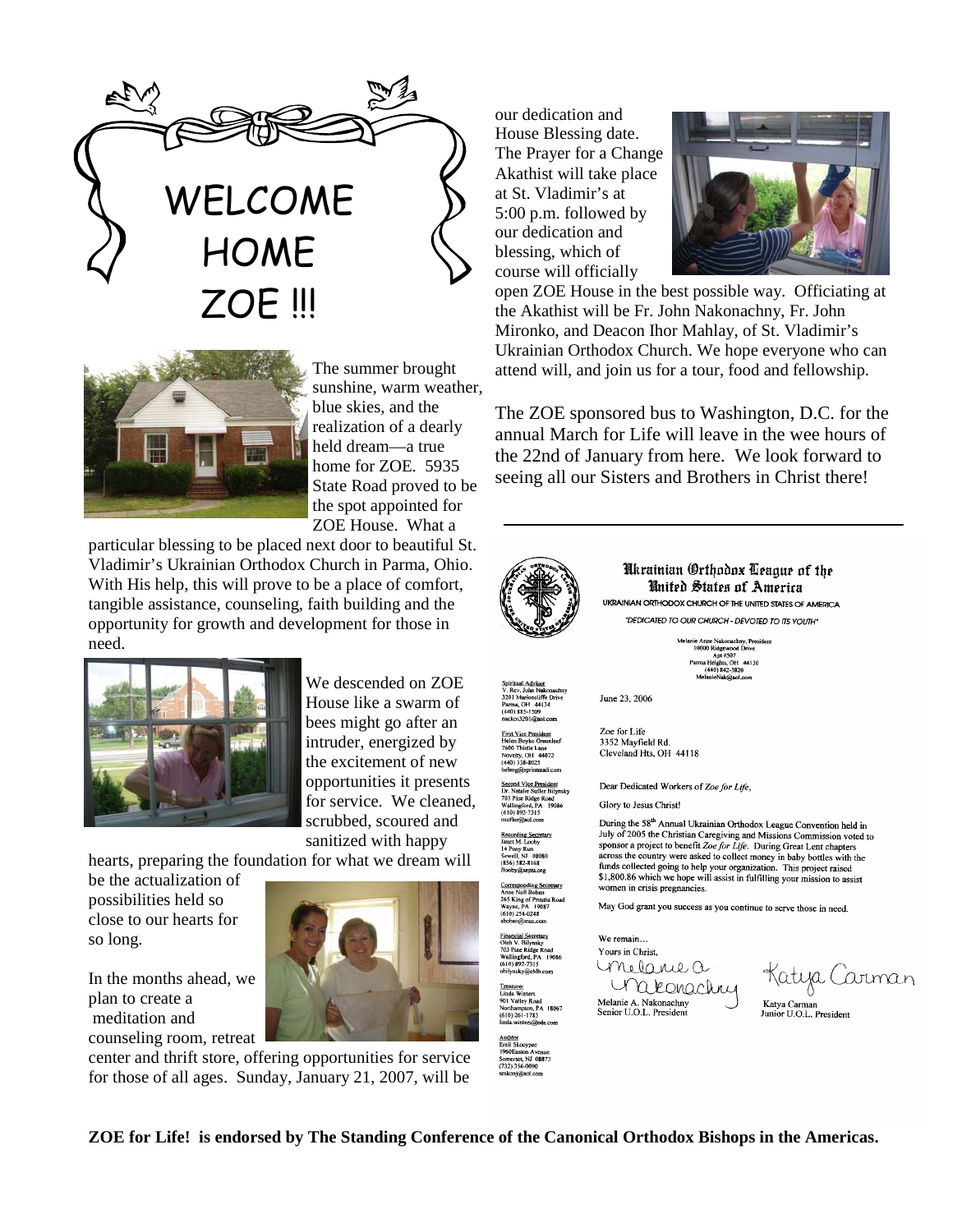**The winning entry from grades 9 through 12 is from Ariadne Kulp of Blue River, WI. Her home Parish is St. John the Baptist Russian Orthodox Church, Blue River, WI. and is currently in Grade 10.** 



What are my struggles as an Orthodox Christian? Being a teenager, many struggles come up, many things that question my faith, make me doubt my faith, and try to pull my faith away from me. There are people that try their hardest to turn you onto the wrong path. They try to persuade you to break the fast, they try to corrupt your mind, and they try to make you become something that is nothing like an Orthodox Christian.

 I've had a hard time over the past year, not as hard as many I'm sure, but still very difficult. Last year I met a guy at school, who happened to be a strong Jehovah's Witness. Now, I am a big debater, and people know that about me. I speak my mind and am not afraid to voice my opinions ( I do it many times a day, can't really help myself). So, we started talking at school, telling each other about our religions. I brought him a

pamphlet so he'd have a better understanding of Orthodoxy, and he read it at school, then gave it back to me. We started hanging out after school then, talking for hours about our religions, arguing about them, and also talking about them on the internet for many hours at a time. After a while, though, I think we both realized that nothing would come of us arguing, neither of us would get anywhere with it. I have to say now, though, that before last year I didn't really know all that much about my faith. I just knew what I heard from my parents and family, and other basic things, but I myself never looked more deeply into it. Well, because of him I started looking more into Orthodoxy, finding out things, asking questions, just getting a much clearer and broader view about it. I'm very sorry to say that he put some doubts in my mind, as was one of his intentions, I'm sure. Every time after we talked I'd look up what we discussed, ask my parents questions about it, and in that way get rid of my doubts.

 Anyway, we started hanging out then, just as friends, going to the movies, going out to eat, and talking about many other thing for hours. We then started to develop feelings for each other, which only grew and grew the more we hung out. The last, and final, time we hung out we ending up talking about us, our relationship, and we realized then that no matter how much we care for each other, no matter how deep our feelings were, because of our religions, we could never be with each other.

 That, I think, was the hardest thing that I've ever had to deal with. I realized I loved him, but I knew we could never be together, even though it tore my heart up. But no matter how hard it is, I'm not going to sacrifice my faith for earthly love. We can't have some of the things that we so desperately want because God has something else in store for us. We think it's unfair now, yes, but we also don't always look at the full picture. Even if he would have converted to Orthodoxy, he would still have an incredibly hard time with it, which, in turn, would make my life very difficult. I pray for him a lot every day still, and I always will. We'll never understand God. He knows what He's doing, so we need to trust him and believe that He's doing what's right and what will bring us closer to him.

We'll never know the people that we touch. By talking to people about Orthodoxy, by showing them a different world, we've planted seed in their minds, seeds that could very well grow over time. It could be years later, years after you've lost touch, and you might never know about it, but they could very well find God. So we can't feel hopeless, we can't think that we didn't do anything for that person, because we more than likely did do something, as long as we did it with love and understanding.

We must remember to pray, pray all the time, for ourselves, for people around us, even for people we don't know. Every prayer helps. Prayer has helped me through all this; it showed me that I wasn't alone and that God is always there. It took away some of my hopelessness, gave me strength when I needed it.

 So never give up prayer, never think God has abandoned you. He's always there; we just need to call on Him.

> For more information on ZOE for Life! Please visit us on the Web at:  **www.zoeforlifeonline.org**

**ZOE for Life! is endorsed by The Standing Conference of the Canonical Orthodox Bishops in the Americas.**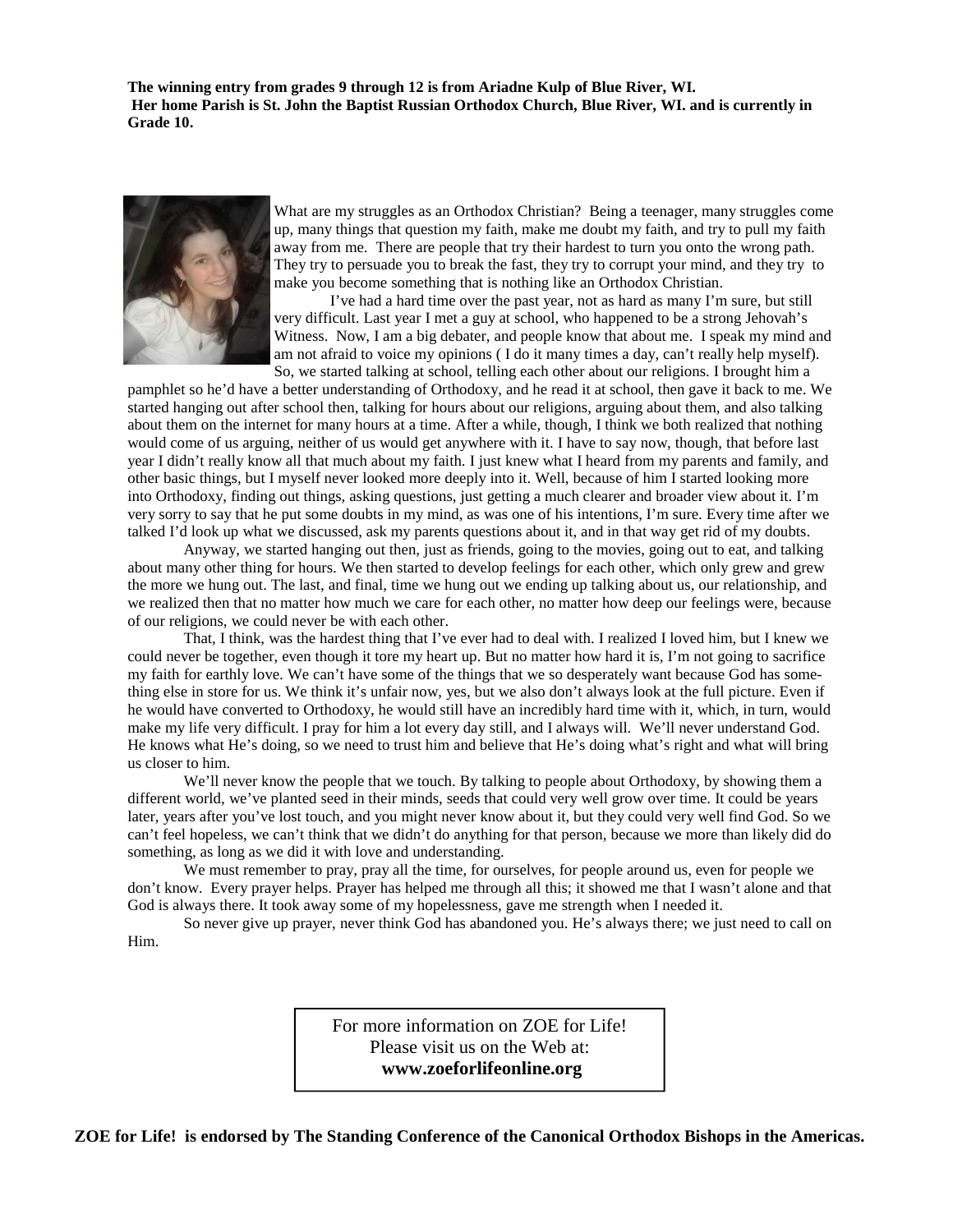## **Your Support Changes Lives!**

The Standing Conference of the Canonical Orthodox Bishops in the Americas Erieview Metal Treating Company Thanos G. Pasalis The D'Amore Tatman Group

#### **\$1,000 Archangels**

Greek Ladies Philoptochos Society, Grand Rapids, MI United Way of Cleveland

#### **\$500 - \$999 Cherubim**

Philoptochos Society of Winston-Salem Prostasia Chapter, Winston Salem, NC St. Barbara Philoptochos Society, Santa Barbara, CA St. Nicholas Eastern Orthodox Church, Fort Wayne, IN Sts. Constantine and Helen Philoptochos Society, Cleveland Heights, OH Verizon Foundation

#### **\$100 - \$499 Seraphim**

Photia and Christ Boukis Eastern Orthodox Women's Guild, Cleveland, OH Margaret and William Gall Holy Trinity Greek Orthodox Church Philoptochos Society, Tulsa, OK Irene Pashesnik Philoptochos Society of St. George Greek Orthodox Church, Knoxville, TN Adriana Novekosky St. Innocent Orthodox Church, Olmsted Falls, OH St. Vladimir's Ukrainian Orthodox Cathedral, Parma, OH Elizabeth and Gregory Szymaniak

#### **Under \$100 Guardian Angel**

Eleni Bizoukas Janet and John Ivancovich Nancy Knudtsen Dorothy and George Kappos Maximilian Longley Paul Pappas United Way of Delaware Constance Zimmerman



## **Help Wanted!**

**Have you been thinking the time has come for you to do something meaningful? Have you been longing to get involved with ZOE's work, but haven't known how? Do you have lots of enthusiasm, creativity and organizational skills? If the answer is yes, ZOE needs you!** 

**We are looking for an energetic volunteer to co-ordinate people from across the country as they address the issue of Pure Living in their communities. They need up-to date information on current issues, copies of Newsletters and Pamphlets, and encouragement to help transmit the message that life is a gift from God.** 

**Join us. The rewards are overwhelming! Call Paula at 440-893-9990. Let us see how you can put your talents to work for Him.**

> THANK YOU to the CHRISTIAN BLUE PAGES a Christian business directory of Greater Cleveland www.ChristianBluePages.com

ZOE is located on page 28